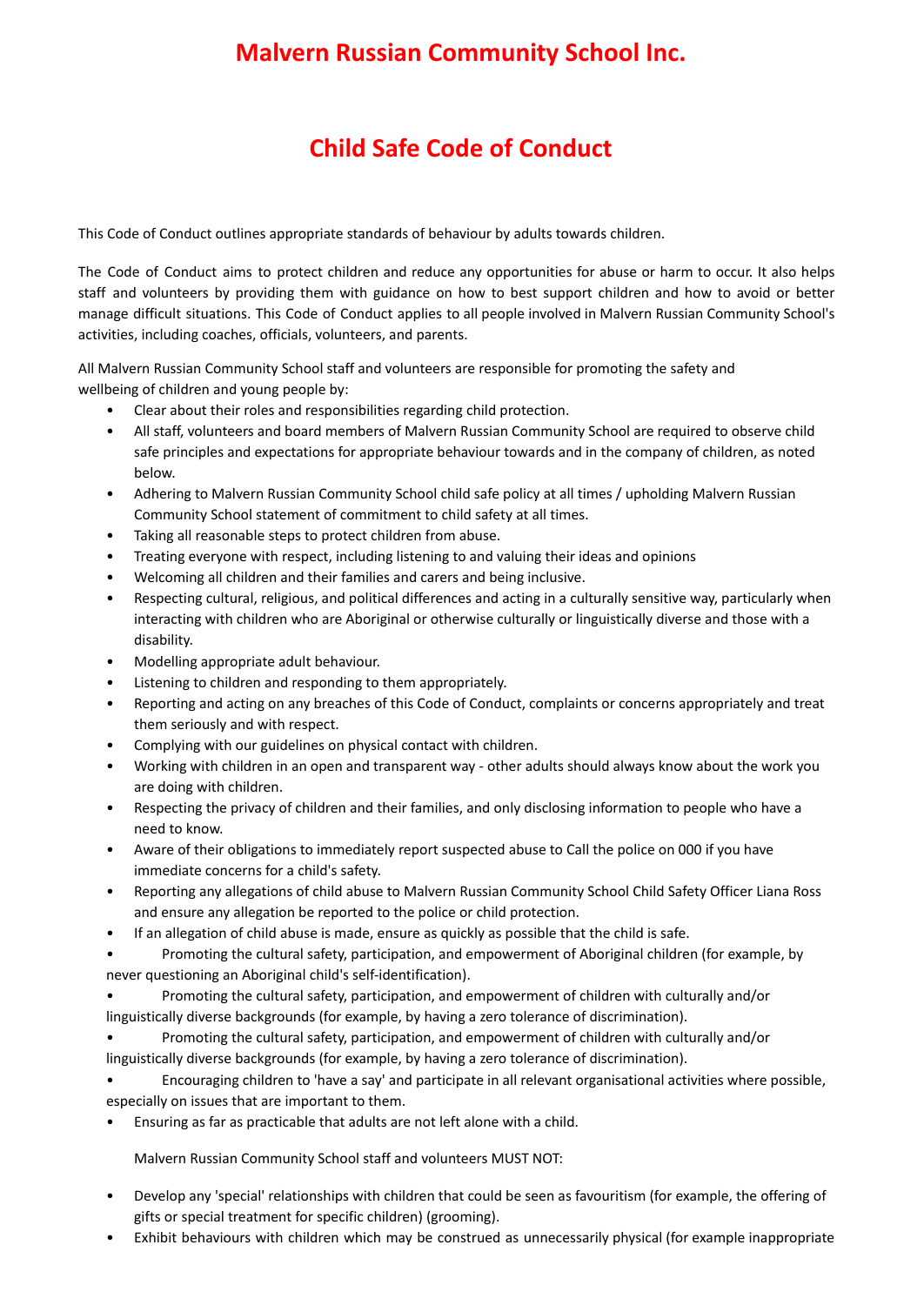sitting on laps. Sitting on laps could be appropriate sometime, for example while reading a storybook to a small child in an open plan area).

• Put children at risk of abuse (for example, by locking doors).